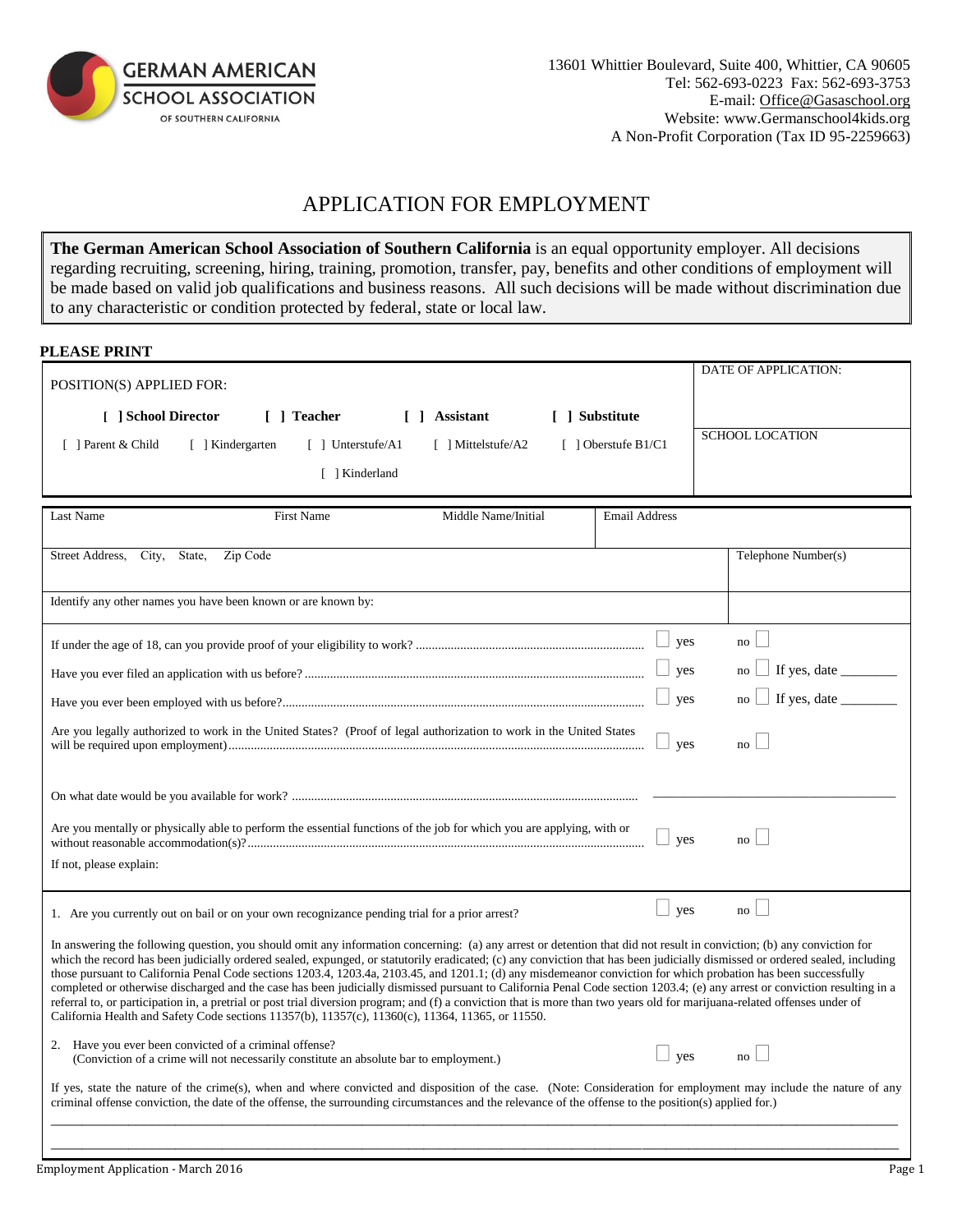

| <b>EDUCATION</b>                               | ELEMENTARY SCHOOL                                                                           | HIGH SCHOOL | <b>UNDERGRADUATE</b><br><b>COLLEGE/UNIVERSITY</b>                                                                                                                                                                                                                                                                                          | GRADUATE/PROFESSIONAL |
|------------------------------------------------|---------------------------------------------------------------------------------------------|-------------|--------------------------------------------------------------------------------------------------------------------------------------------------------------------------------------------------------------------------------------------------------------------------------------------------------------------------------------------|-----------------------|
| School Name and Location                       |                                                                                             |             |                                                                                                                                                                                                                                                                                                                                            |                       |
| Years Completed                                | 4 5 6 7 8                                                                                   | 9 10 11 12  | $1 \t2 \t3 \t4$                                                                                                                                                                                                                                                                                                                            | $1 \t2 \t3 \t4$       |
| Diploma/Degree                                 |                                                                                             |             |                                                                                                                                                                                                                                                                                                                                            |                       |
| Describe course of study:                      |                                                                                             |             |                                                                                                                                                                                                                                                                                                                                            |                       |
|                                                | Describe any specialized training, apprenticeship, skills, and extra-curricular activities: |             |                                                                                                                                                                                                                                                                                                                                            |                       |
|                                                |                                                                                             |             |                                                                                                                                                                                                                                                                                                                                            |                       |
|                                                |                                                                                             |             |                                                                                                                                                                                                                                                                                                                                            |                       |
|                                                |                                                                                             |             |                                                                                                                                                                                                                                                                                                                                            |                       |
| <b>REFERENCES:</b>                             |                                                                                             |             | Give Name, Address, Phone of three references who are not previous employers or related to you whom we may contact to discuss your qualifications for employment:                                                                                                                                                                          |                       |
| <b>WORK EXPERIENCE</b><br>state, or local law. |                                                                                             |             | Start with your present or last job. Include any military service assignments and volunteer activities that are related to the job for which you are applying. You<br>may exclude organizations which indicate race, color, religion, gender, national origin, sexual orientation, disability or any other protected status under federal, |                       |
|                                                |                                                                                             |             |                                                                                                                                                                                                                                                                                                                                            |                       |
|                                                |                                                                                             |             |                                                                                                                                                                                                                                                                                                                                            |                       |
|                                                |                                                                                             |             |                                                                                                                                                                                                                                                                                                                                            |                       |